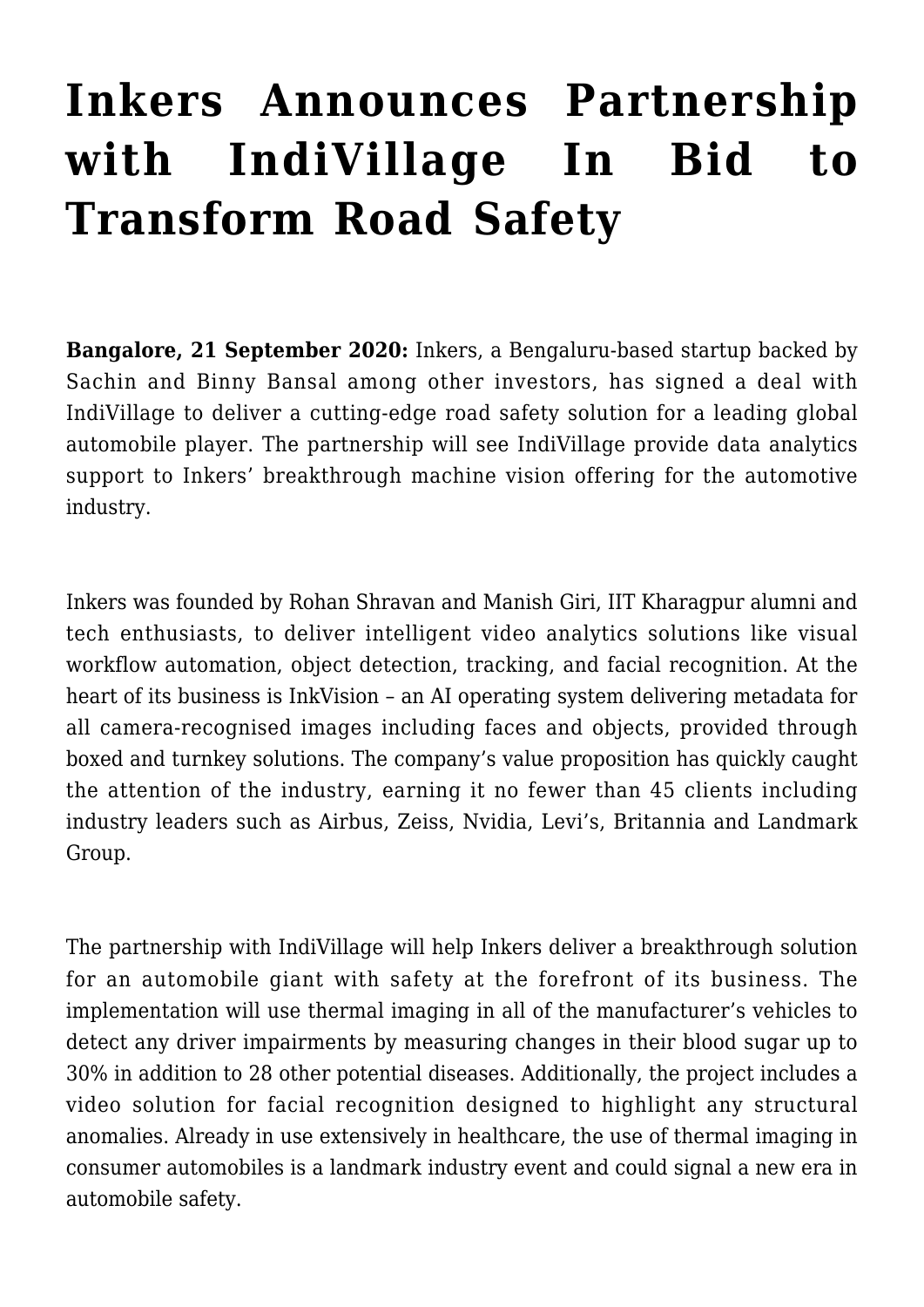Best-in-class data analytics are crucial to the implementation, making it imperative to find a robust analytics partner. Speaking about the importance of the partnership, Rohan Shravan, Founder at Inkers Technology, said, "Our goal was to transform the problems of visual perception using industry-leading AI and ML. Our solutions help companies make sense of what machines are seeing so they can deliver powerful, efficient, and safe solutions at scale. This automotive project could have an impact on millions of lives, and we are committed to excellence at every step of execution. IndiVillage's strong technical capabilities mean that they are great at helping us analyse thermal data sets. The company is also extremely proactive and offers outstanding quality, which allows us to focus on creating machine vision modules of the future. The fact that they combine this capability with doing business for good is the icing on the cake."

IndiVillage's offers services such as image and data annotation, natural language processing, and content optimisation to Technology and e-commerce companies. The company's 'Business for Good' philosophy means that the company hires all employees from an otherwise marginalised rural populace and reinvests all profits within the community to further education, healthcare, and access to clean drinking water.

Commenting on the partnership with Inkers, IndiVillage CEO, Smita Malipatil said, "We have always maintained that profits, purpose, and impact go hand in hand. Working with a startup like Inkers, backed by investors like Sachin and Binny Bansal, is a shot in the arm for our operations, and validates the quality of our services and solution. We firmly believe that Inkers will transform machine vision, globally, and are proud to partner with them in this journey."

IndiVillage was recently named in The International Association of Outsourcing Professionals (IAOP) Impact Sourcing Champions Index of global leaders in impact sourcing, which features organisations that have used impact sourcing to make a profound contribution to disadvantaged communities with limited prospects.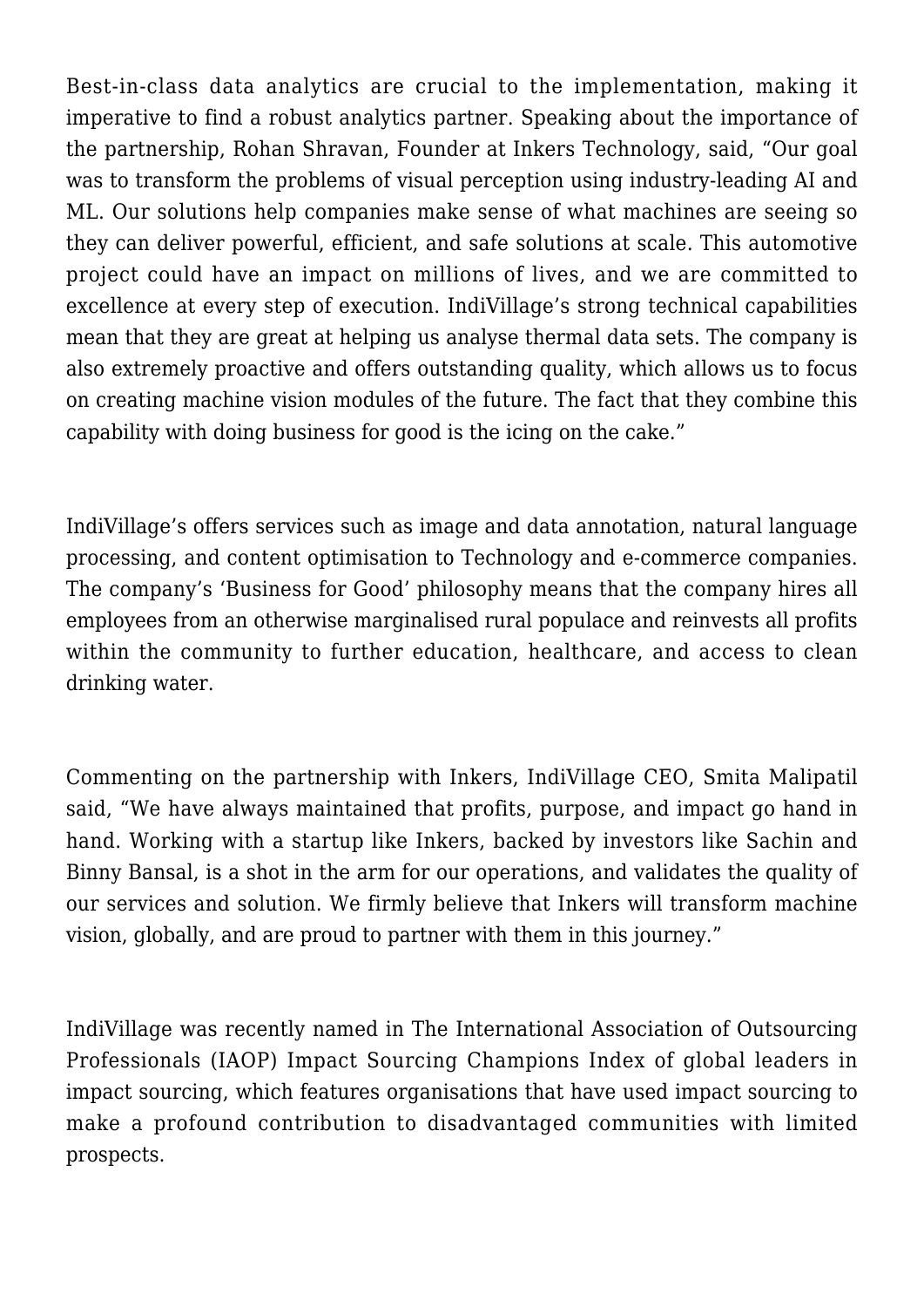IndiVillage is also the first Indian ITeS company to be certified as a B-Corp organization, one that combines purpose and profit with distinction. Certified B Corporations are legally mandated to factor in a broader ecosystem, including employees, clients, suppliers, the community, and the environment in all decisionmaking processes.

#### **-ENDS-**

### **About Inkers – TO BE RECEIVED FROM Inkers**

### **About IndiVillage**

IndiVillage offers cutting edge solutions, including image and data annotation, natural language processing, and content optimization for some of the world's leading technology and e-commerce companies including Amazon, Appen, Alegion, Swiggy, and Mercato. It follows a "profit-for-all" model, reinvesting profits into the rural communities where its employees live. Over the last decade, IndiVillage has impacted over 35,000 lives through sustainable community development initiatives such as access to clean drinking water, improved livelihoods, better healthcare, and standardized education. IndiVillage is among a select set of five Indian companies that have obtained the B Corp certification, which signals that the organization's operations and business model meet the highest global standards of verified performance on social and environmental dimensions.

IndiVillage was recently named as a 'Company to Watch' by The International Association of Outsourcing Professionals' (IAOP) in their Impact Sourcing Champions Index. The index features organisations that have used impact sourcing to make a profound contribution to disadvantaged communities with limited prospects.